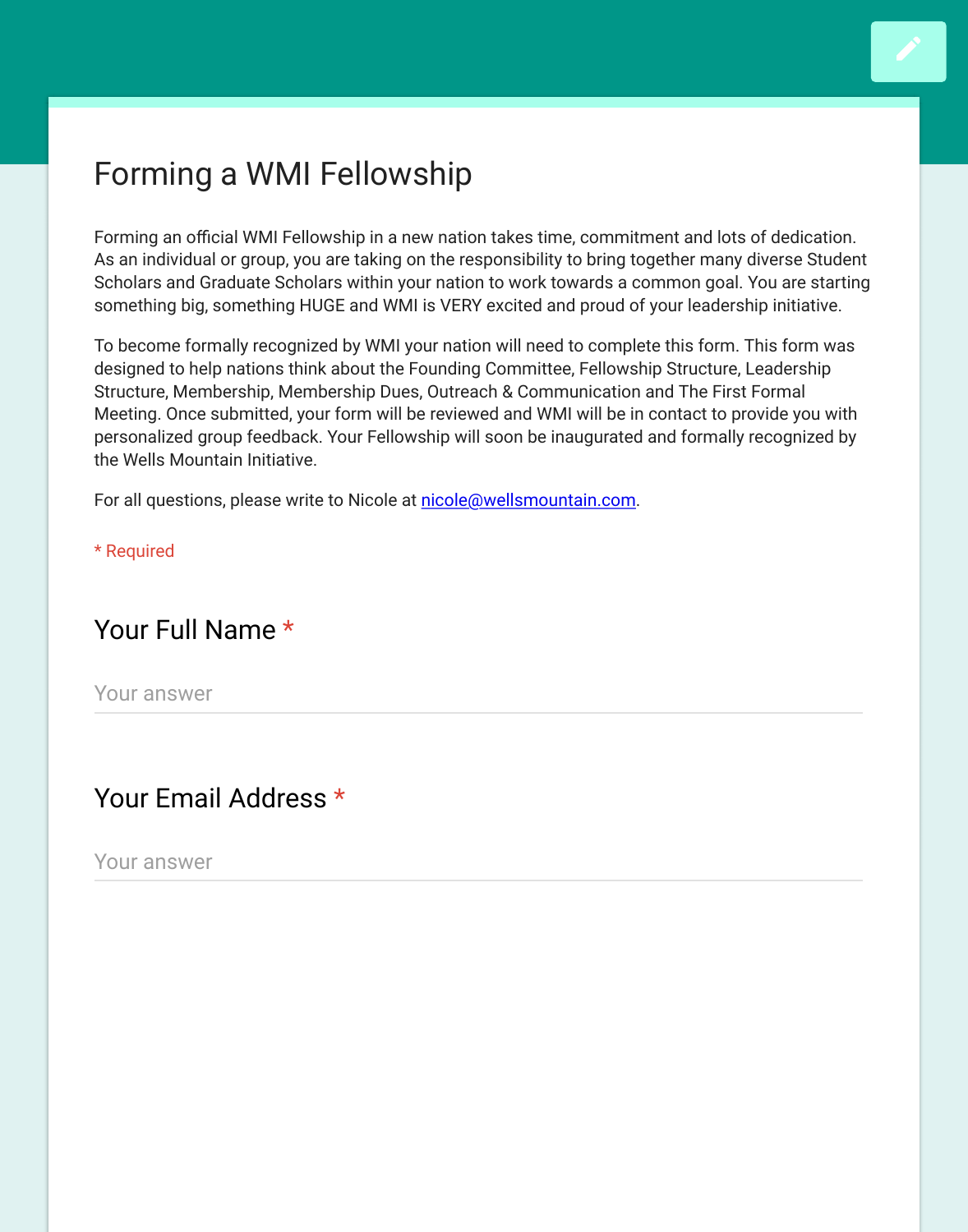Do you have at least 3 WMI Scholars (Students or Graduates) who are committed to being members of the Founding Committee and holding leadership positions for at least one year, perhaps longer? \*

- $\bigcap$  No
- Yes
- ( ) Other:

# If yes, list their names, current WMI Scholar status and contact information.

Your answer

If yes, what leadership roles will these WMI Scholars be appointed? List their names and leadership titles.

Your answer

If yes, what are the responsibilities of these roles for founding committee members? List responsibilities for each position.

Your answer

If not, how can WMI help you to develop this Founding Committee?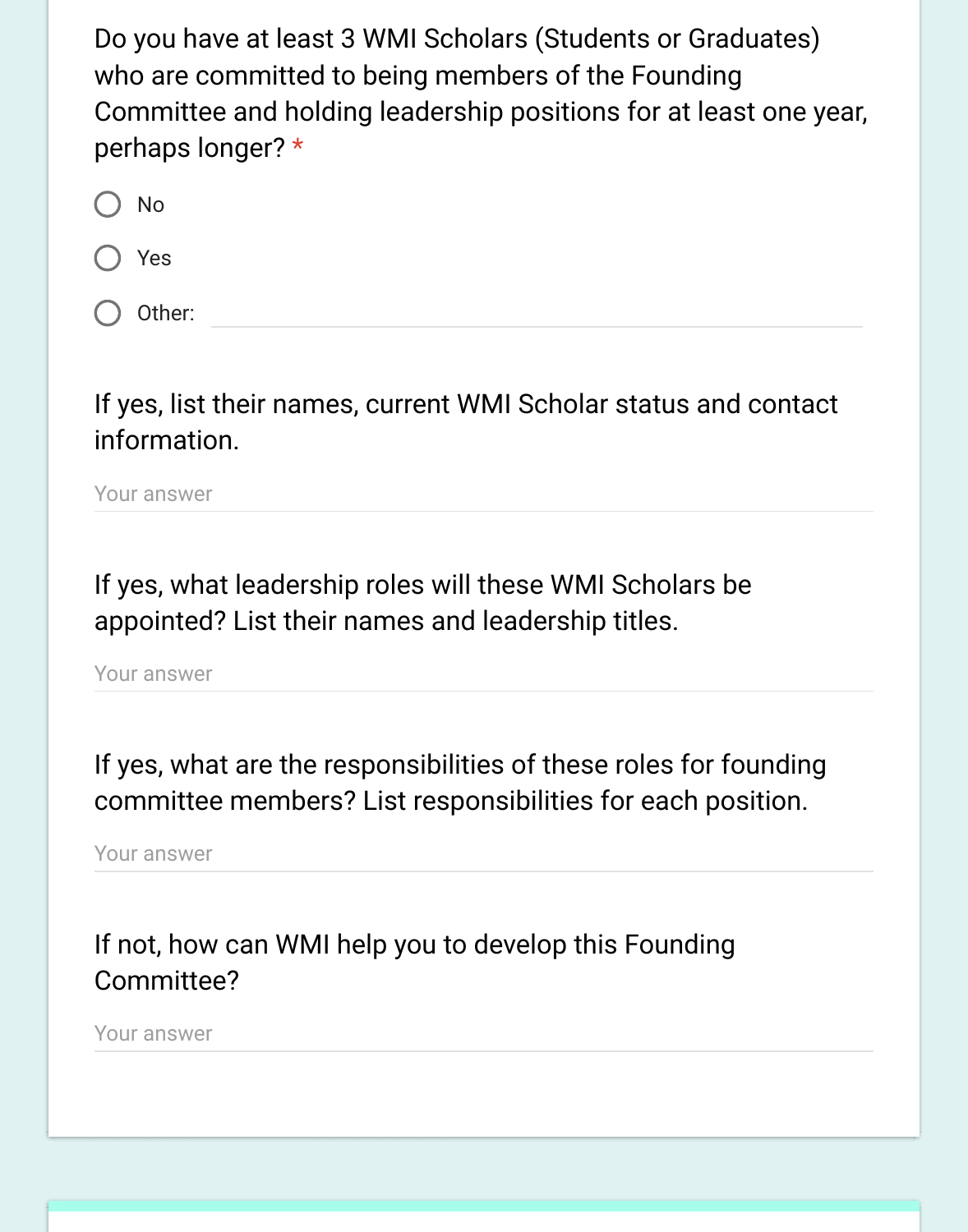## What is the proposed name of the Fellowship? \*

Your answer

### What is the proposed mission of the Fellowship? \*

Your answer

## Will you vote to accept this mission with members? \*

|  | Yes |
|--|-----|
|--|-----|

No

Other:

# What are the proposed goals for the first year of the Fellowship? WMI suggests Fellowships create 2-3 formal goals per year. \*

Your answer

# Will you seek member approval of these goals? \*

| O Yes             |  |  |  |
|-------------------|--|--|--|
| $\bigcirc$ No     |  |  |  |
| $\bigcirc$ Other: |  |  |  |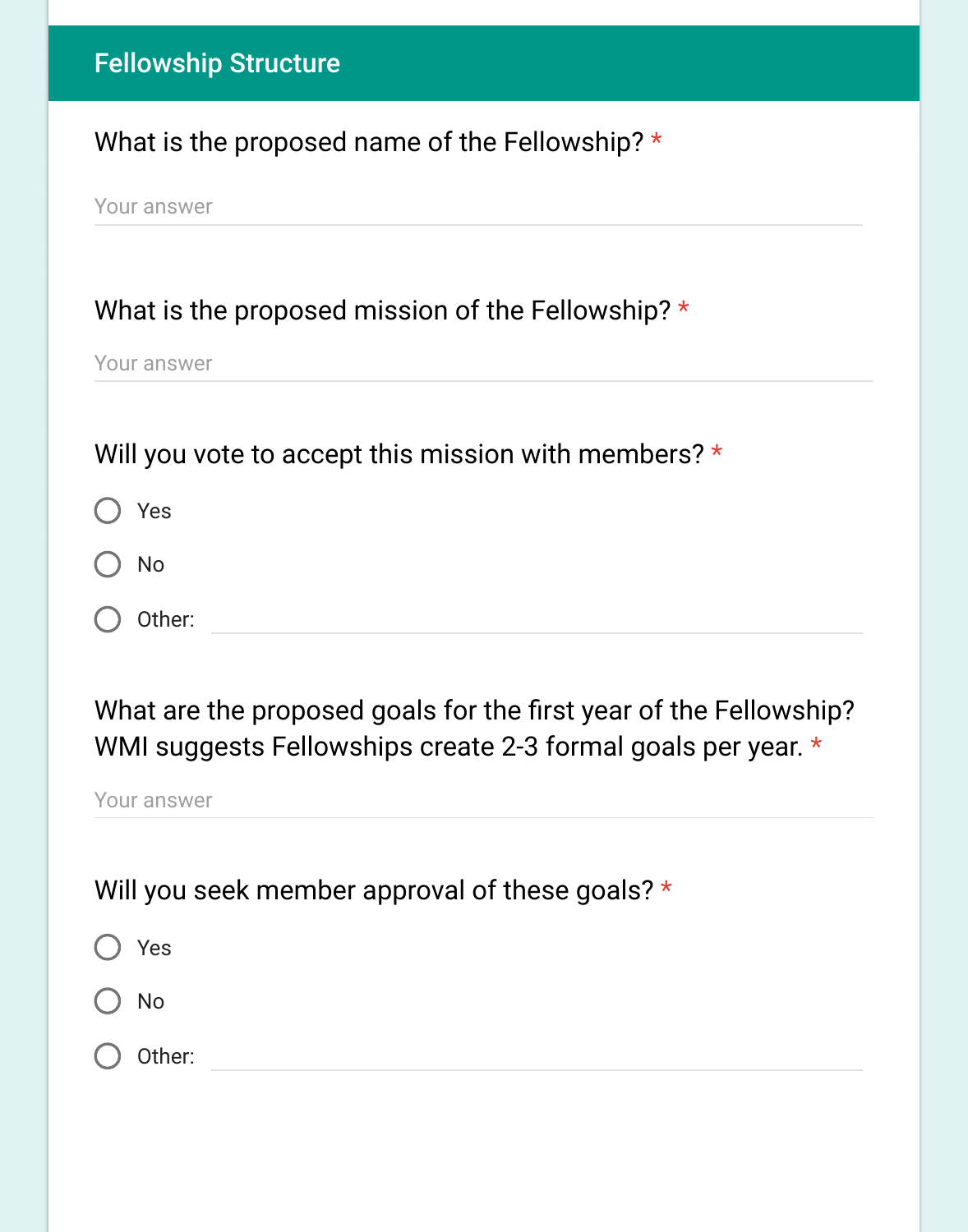| Do you plan to draft a constitution? * |
|----------------------------------------|
| Yes<br>$\overline{C}$                  |
| $()$ No                                |
| Other:<br>$\left($                     |
|                                        |

Do you plan to formally register this group within your country? Note: This is not requirement by WMI. \*

| Yes                                                                                                                 |
|---------------------------------------------------------------------------------------------------------------------|
| <b>No</b>                                                                                                           |
| Other:                                                                                                              |
| Will you be applying for the WMI Fellowship Matching Funds<br>program within the first year of forming the group? * |
| Yes                                                                                                                 |
| <b>No</b>                                                                                                           |
| Other:                                                                                                              |
|                                                                                                                     |

Leadership Structure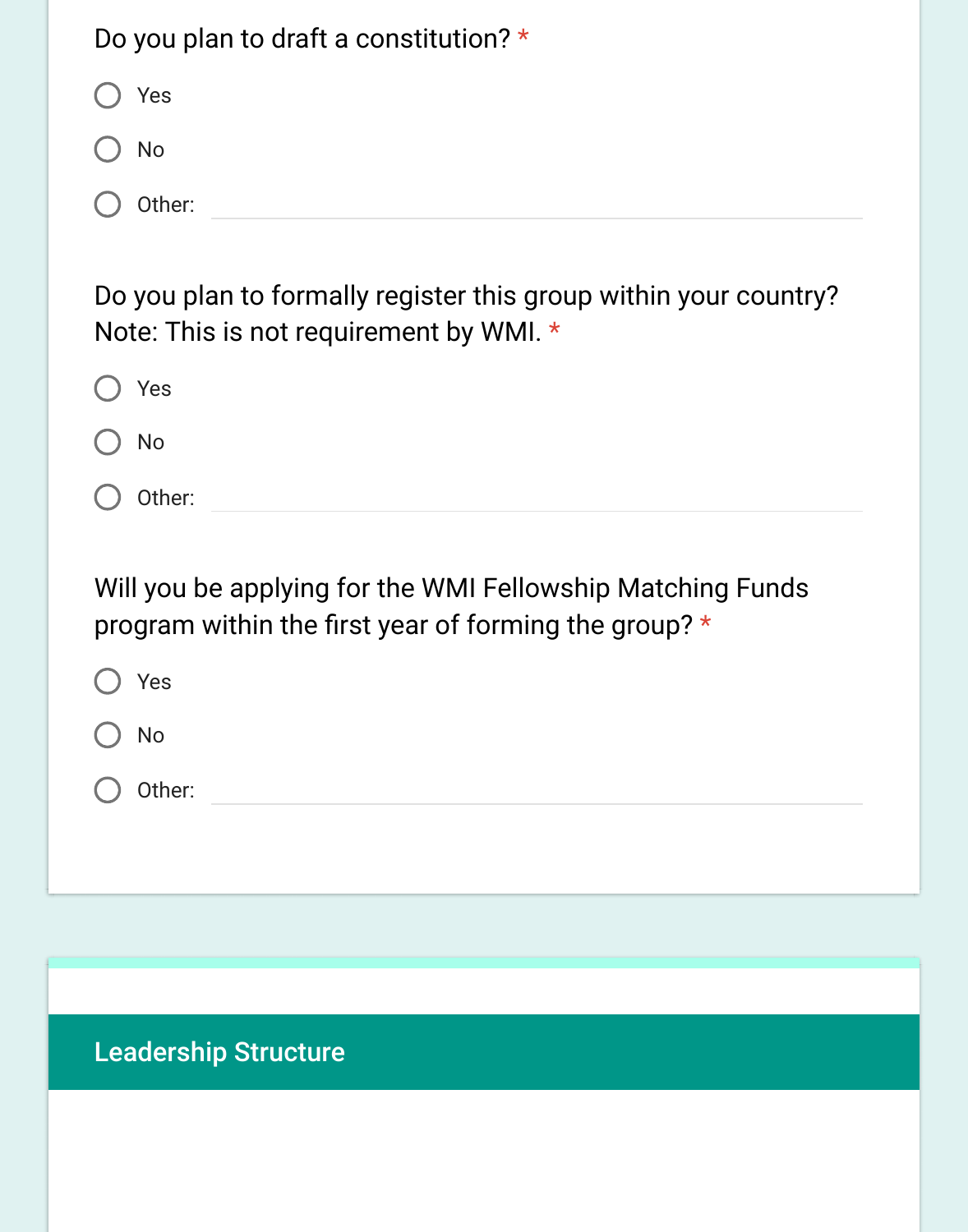What leadership positions are important for the fellowship to have? List the roles and responsibilities to be assigned. \*

| How will leadership be selected? *                                                                                                           |  |  |  |  |
|----------------------------------------------------------------------------------------------------------------------------------------------|--|--|--|--|
| <b>Volunteer basis</b>                                                                                                                       |  |  |  |  |
| Nomination and appointment                                                                                                                   |  |  |  |  |
| <b>Formal election</b>                                                                                                                       |  |  |  |  |
| Other:                                                                                                                                       |  |  |  |  |
| How long will each leadership term last? *                                                                                                   |  |  |  |  |
| 1 year                                                                                                                                       |  |  |  |  |
| 1.5 years                                                                                                                                    |  |  |  |  |
| 2 years                                                                                                                                      |  |  |  |  |
| Other:                                                                                                                                       |  |  |  |  |
| How often will the leadership team have leadership-only<br>meetings (in-person or virtual via WhatsApp/Facebook<br>Messenger Group/Other)? * |  |  |  |  |

| () Once a month          |
|--------------------------|
| $\bigcirc$ Twice a month |
| ( ) Other:               |
|                          |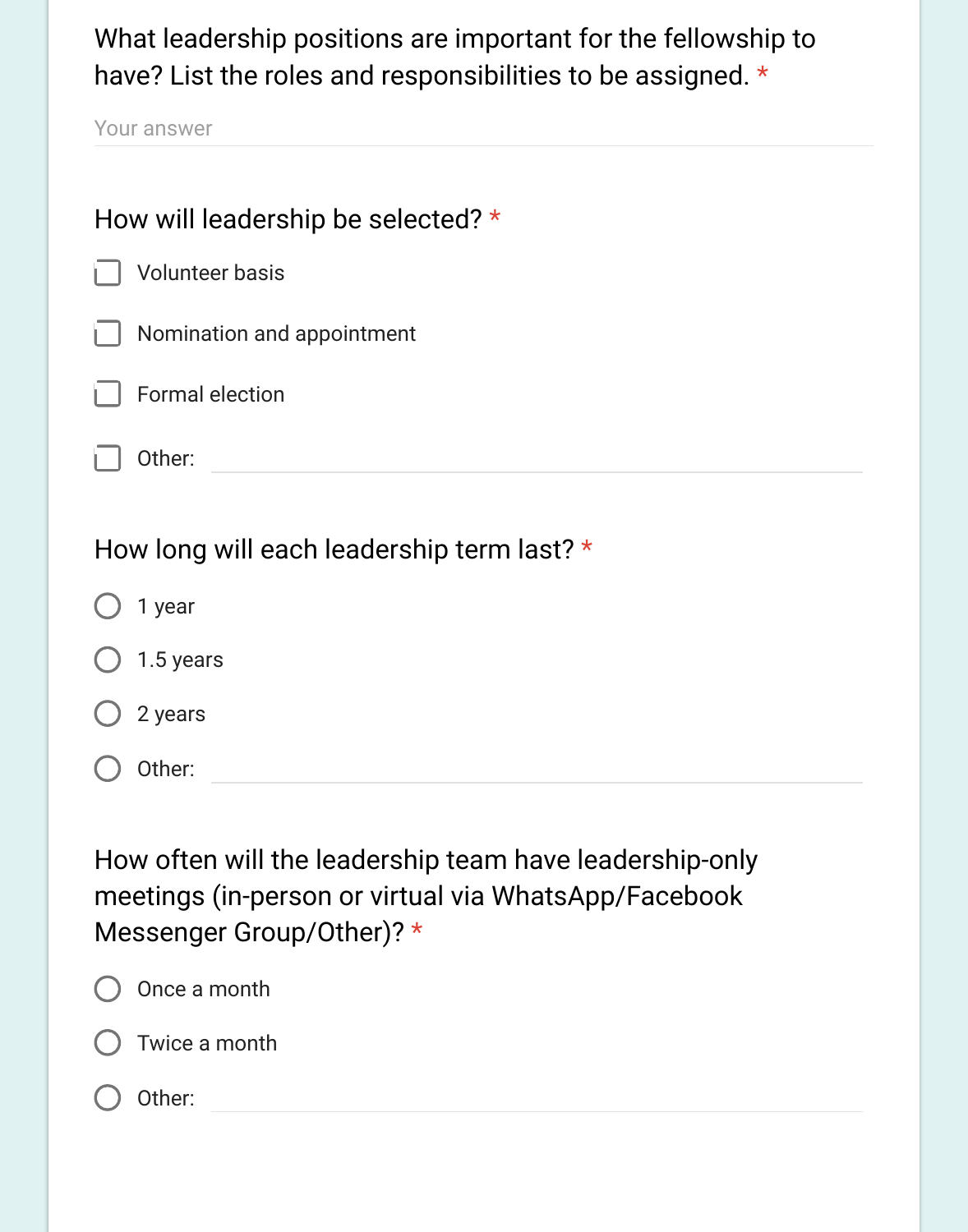Will leadership members be responsible for meeting specific group participation requirements? \*



No

If yes, what requirements must leadership members commit to meeting?

Your answer

# **Membership**

How will WMI Fellowship membership be defined within your nation? \*

Your answer

List the names of other WMI Scholars outside of the Founding Committee that you expect to be a member of this group. \*

Your answer

Will members need to meet any requirements? \*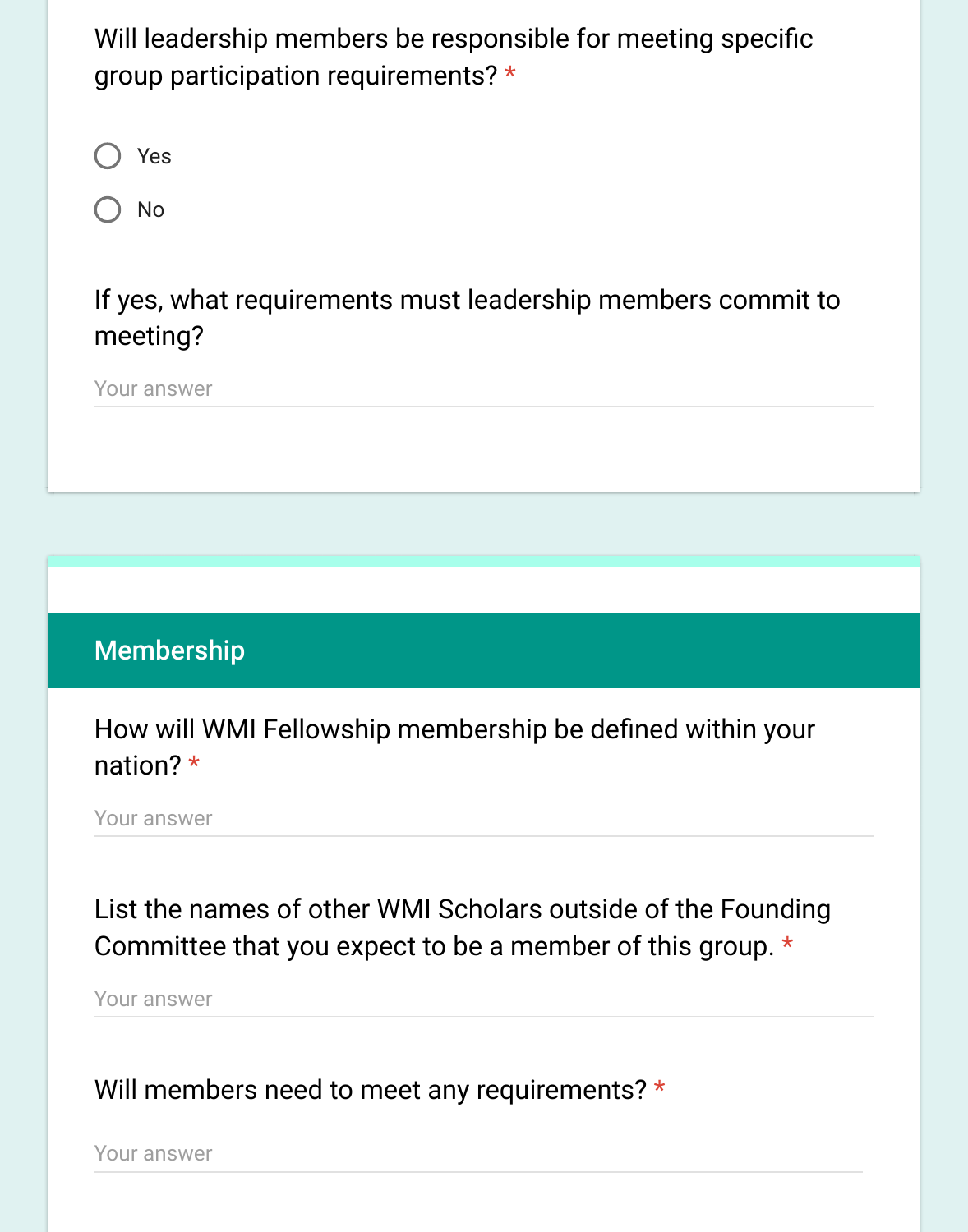| Will you require members to pay dues? *                         |
|-----------------------------------------------------------------|
| Yes                                                             |
| <b>No</b>                                                       |
| Other:                                                          |
|                                                                 |
|                                                                 |
|                                                                 |
| <b>Membership Dues</b>                                          |
| When will you start requiring and collecting dues from members? |

1st Year

2nd Year

O Other:

Will the membership fee be different for Students Scholars and Graduate Scholars?

| Yes       |  |
|-----------|--|
| <b>No</b> |  |

 $\bigcirc$  Other: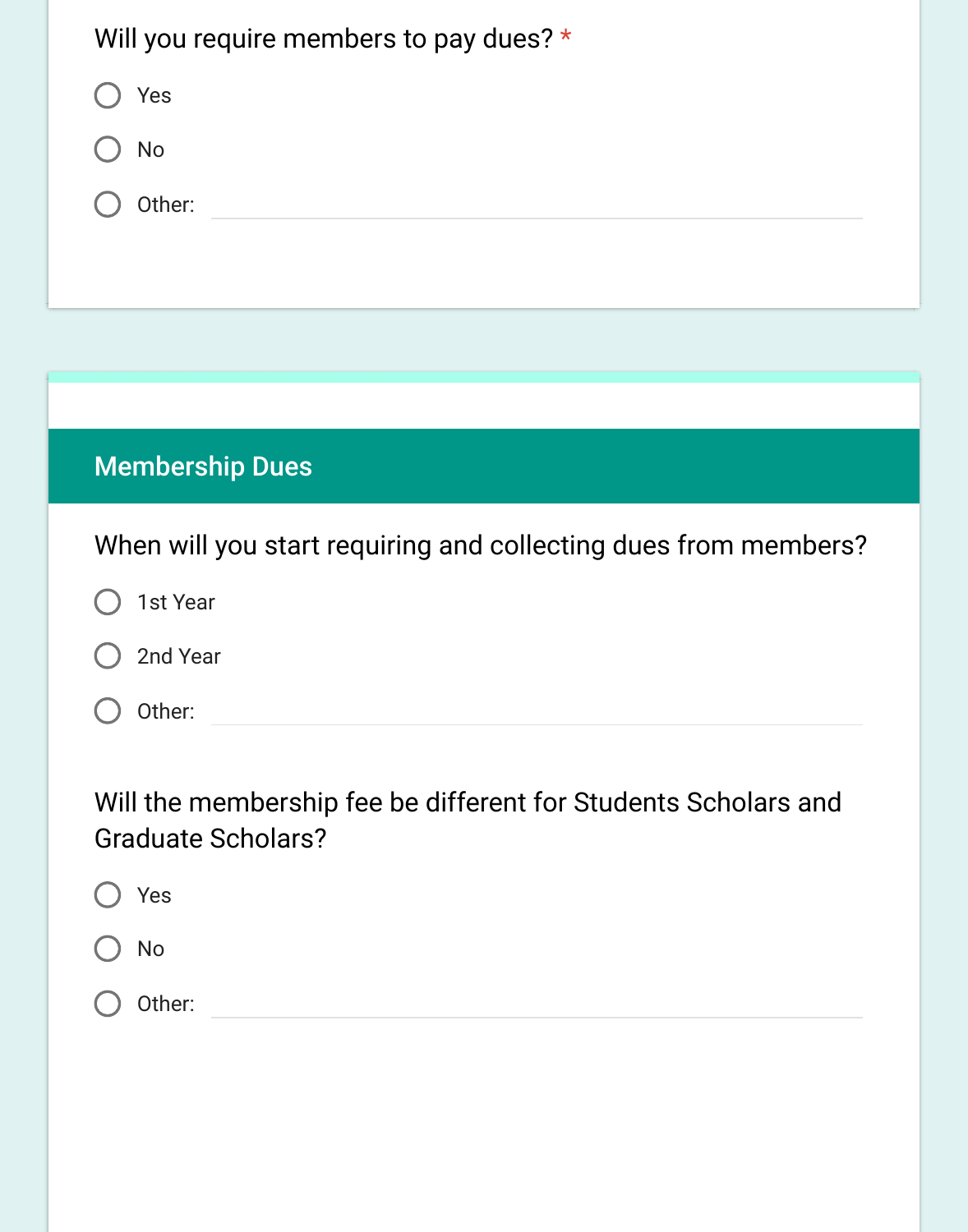# What amount will be due from Student Scholars? In your local currency.

Your answer

# What amount will be due from Graduate Scholars? In your local currency.

Your answer

## When will these dues be collected?

Your answer

## Who will collect these dues?

Your answer

### Where will these dues be saved?

Your answer

## What will these dues be used for?

Your answer

# What if a member cannot pay the dues by the deadline?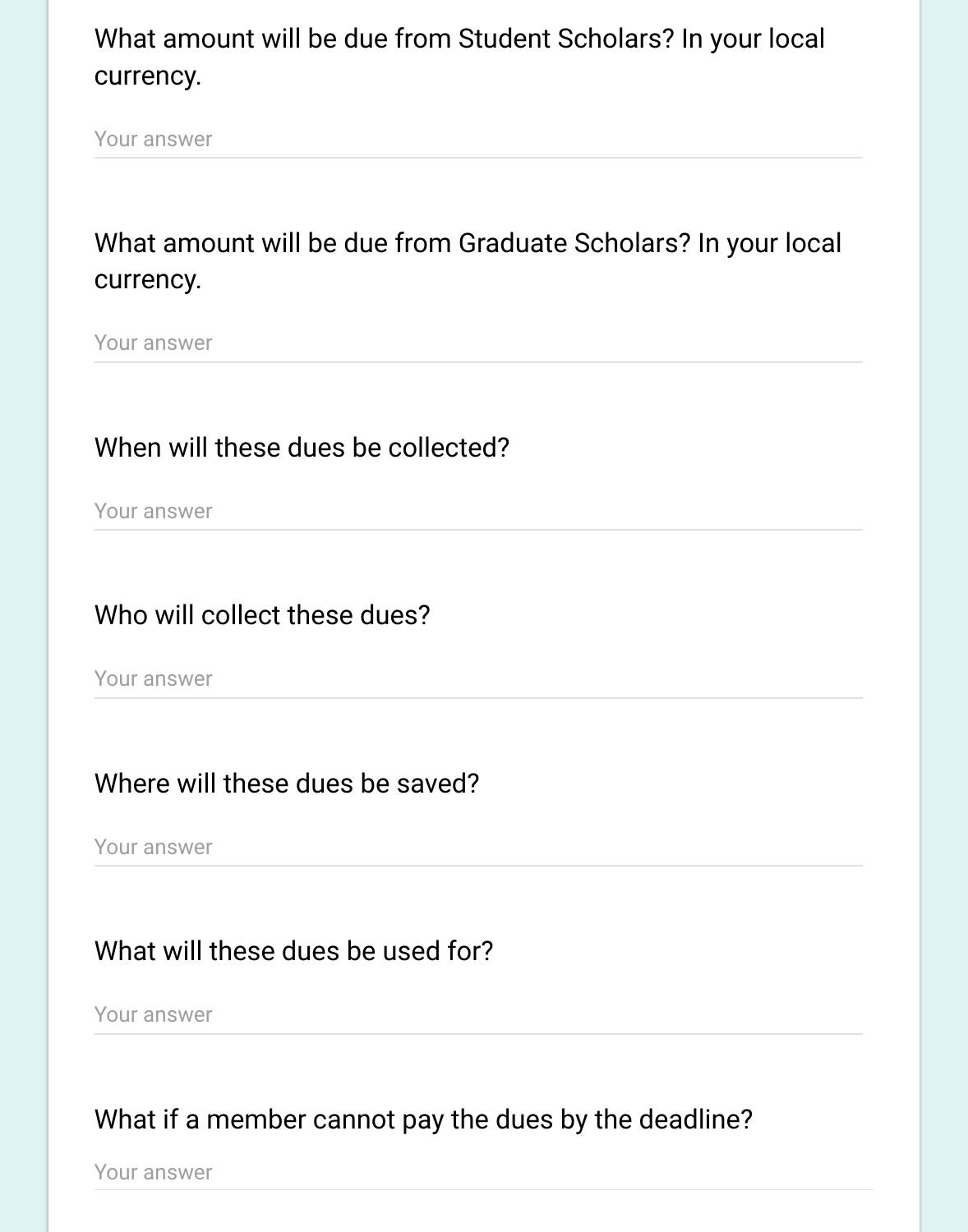# Outreach & Communication

What is the best way to communicate with other WMI Scholars in your nation? \*

| L. | In-person   |
|----|-------------|
| L. | Email       |
| L. | Phone calls |
| L. | WhatsApp    |
| L. | Facebook    |
|    | Other:      |

Will there be one official communication method to reach members? \*

| ◯ Yes         |  |  |  |
|---------------|--|--|--|
| $\bigcirc$ No |  |  |  |
| O Other:      |  |  |  |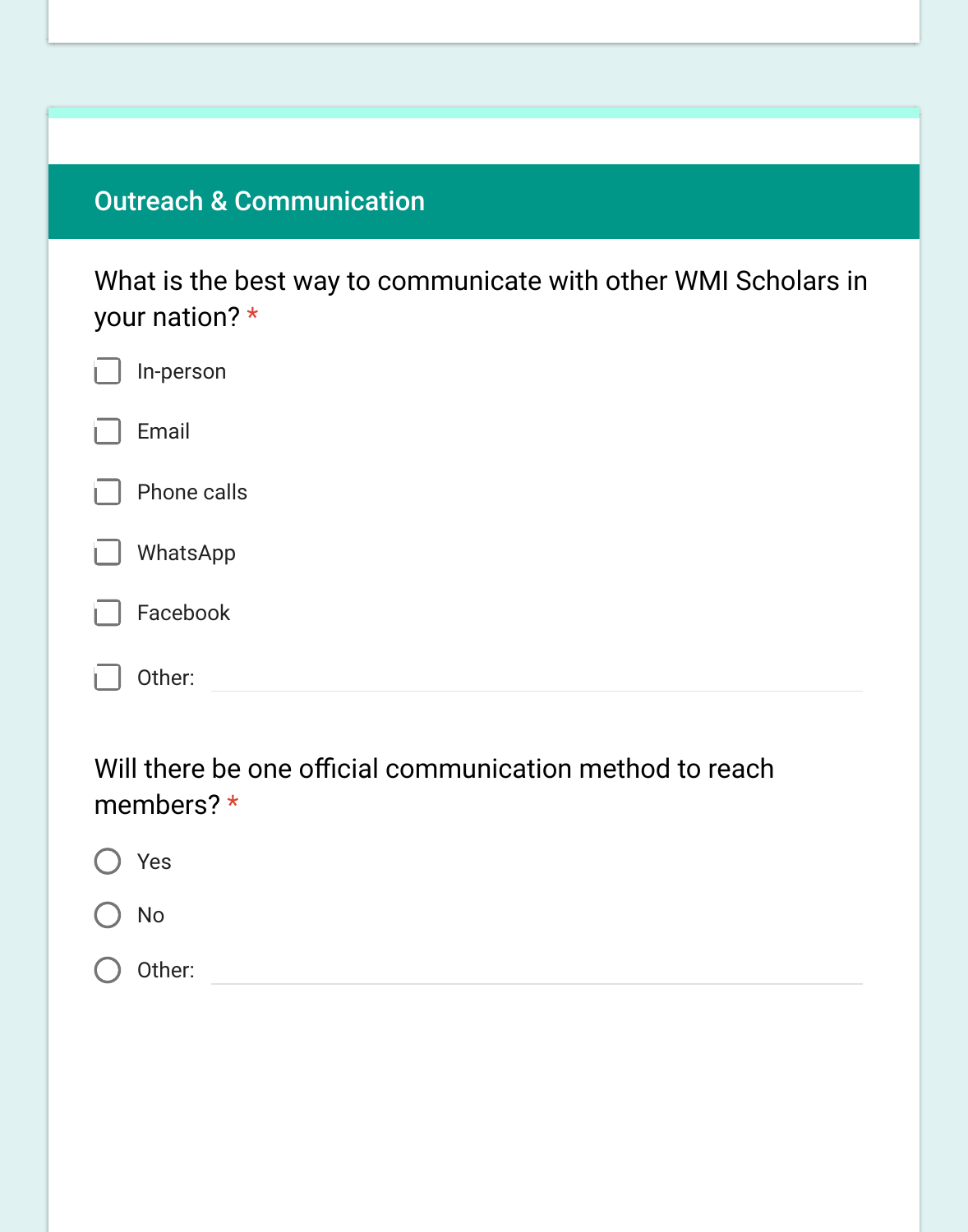Who will be responsible for sending updates to members, encouraging participation and confirming attendance at meetings? \*

Your answer

What support do you need from WMI in relation to outreach and communication?

Your answer

The First Formal Meeting

When will you host the first formal meeting in which you invite all WMI Scholars within your nation to attend? \*

Your answer

What support do you need from WMI to help to make this meeting a success?

Your answer

Page 1 of 7

#### GET LINK

Never submit passwords through Google Forms.